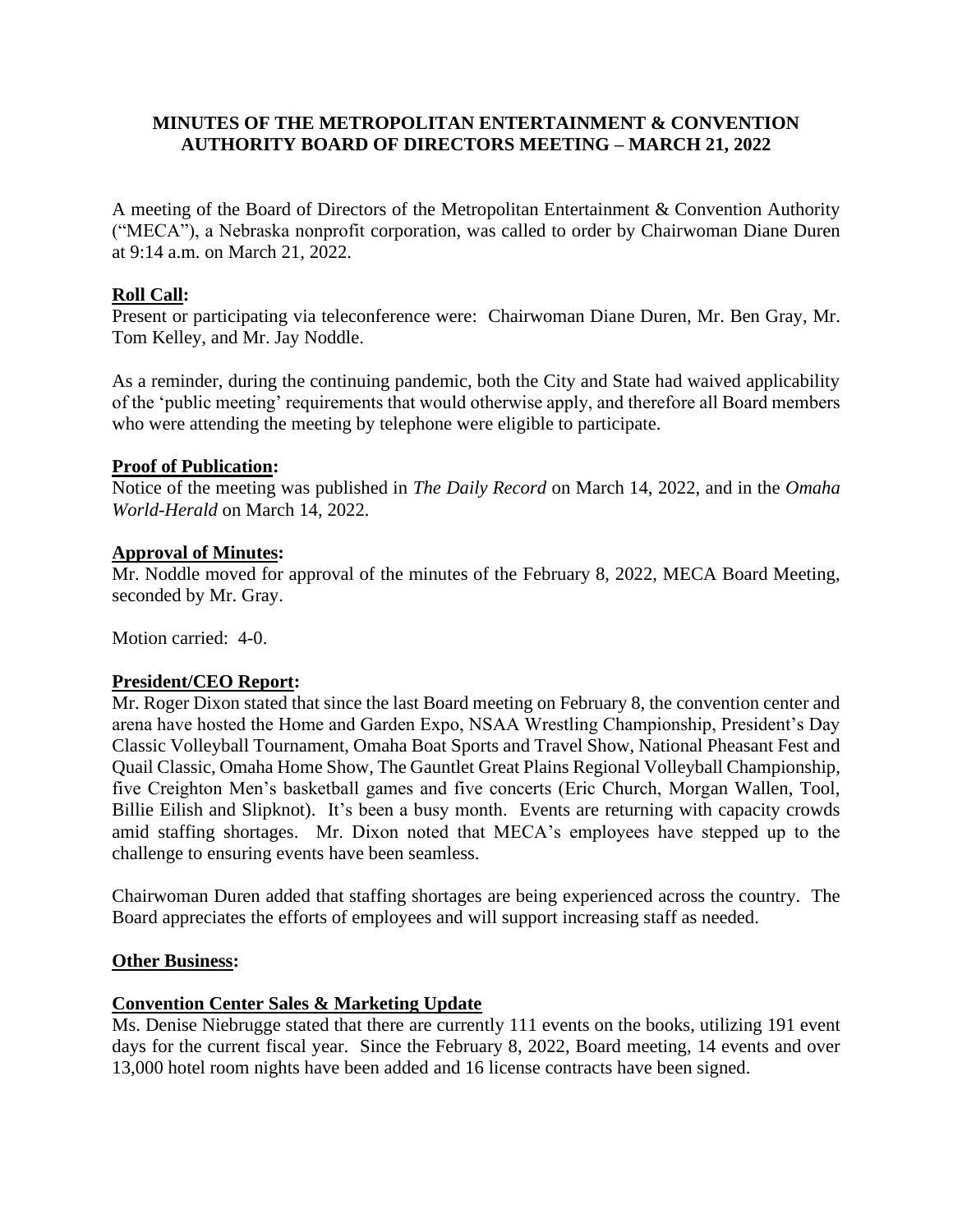Mr. Noddle inquired as to how does activity at the CHI Health Center Omaha (CHIHCO) convention center compare to competitors in the region. Ms. Niebrugge stated that many of the competitors still have COVID-19 restrictions in place and this seems to be driving business to Omaha; and that MECA's collaboration with our CVB is an added benefit.

### **Corporate Sales & Marketing Update**

Mr. Tom O'Gorman stated that he attended Pollstar Live! 2022 Convention in Los Angeles, California in February. Pollstar Live! is the world's largest gathering of live entertainment professionals and the flagship event for Pollstar magazine, the leading trade publication for the global live entertainment industry. The industry is coming back strong and new events will continue to be announced into June.

The sales focus has moved from CHIHCO to Charles Schwab Field Omaha (CSFO). There are approximately 800 club seats to renew before the Men's College World Series (CWS). Most of these are located in the sun beyond third base.

The sales team continues to look for sponsors, as there are some minor inventory items not filled yet.

### **Operations & IT Update**

Mr. Kevin Raymond recognized the hard work and dedication of staff as events pick up in the arena and convention center. There is a huge team effort from every level, including employees from The RiverFront and stadium, who have stepped up and volunteered to work outside their normal scope of job duties to make events successful.

The biggest challenge continues to be event staffing. There was a job fair at the end of February, which had a better turnout than the previous year. Another one is planned for the end of April, and MECA hopes the adjustment of salary rates will attract new employees and keep bringing back seasonal help year-after-year.

The replacement of arena seats at CHIHCO for the most part has been completed. The security bollards project has started on  $13<sup>th</sup>$  & Cuming Streets, and is on schedule to be completed by March 29. Once done they will move to Gate 2 on  $13<sup>th</sup>$  & Fahey Streets. Completion is anticipated in May ahead of the Big Ten Tournament. The CSFO exterior signage approved last month is on target to be installed by the end of April.

## **Levy Food & Beverage Update**

Ms. Chris VanDorn stated that since the last Board meeting on February 8, Levy has hosted 38 food and beverage events with several of those being multi-day shows overlapping between arena, convention center and now with the stadium. The Levy team has been staggering schedules around the clock to ensure that all the event needs are met. Success has not happened without its share of challenges. Ms. VanDorn noted that Levy team members and volunteer groups deserve so much praise for their commitment and dedication, countless hours and some very long days.

Ms. VanDorn reviewed the notable highlights of the last several weeks. NSAA Wrestling had a 44% increase in sales over the pre-pandemic average concession sales. Eric Church once again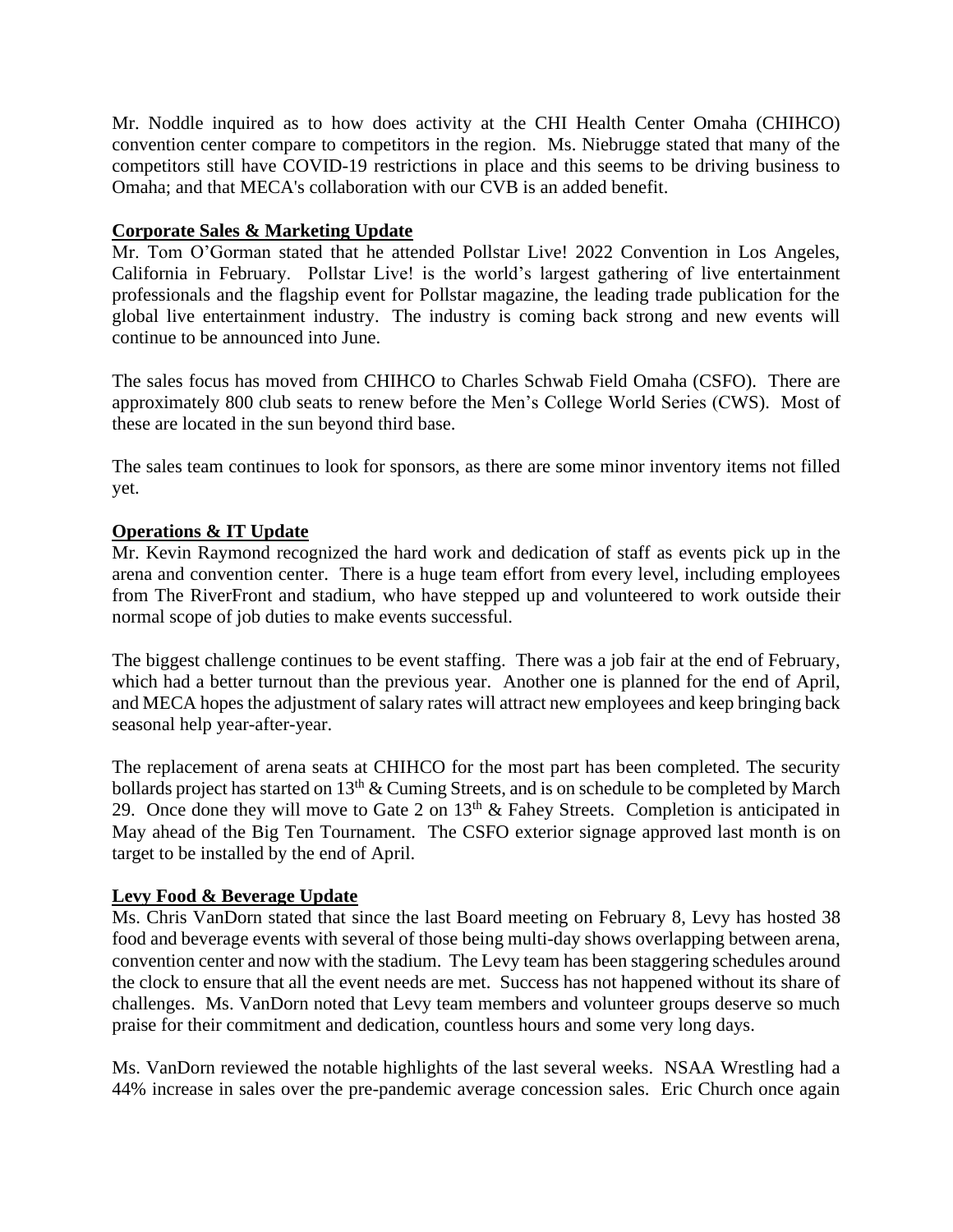set the record for the highest concessions food and beverage per cap in building history, with total concessions food and beverage revenues this year being the second highest in the building. Morgan Wallen now holds the fourth highest per cap and fourth highest total concession revenues with first, second, third and fifth still belonging to Eric Church. Merchandise sales records were set for Tool and Billie Eilish. Tool set the record for the highest per cap and Billie Eilish set the record for the highest single day sales of merchandise since the building opened. Seven merchandise events at CHIHCO since January make up 80% of the top line merchandise revenues that were generated over the entire calendar year in 2019. Total building food and beverage revenues for the month of February actualized 28% over budget with flowthrough for the month of February at 69.7% and year-to-date flowthrough at 91.5%.

Mr. Dixon added that prior to the pandemic MECA normally did well on merchandise stands. However, the past concerts have had guests coming into the building and immediately getting in line for merchandise. Lines have been wrapped all the way around the concourse.

Chairwoman Duren inquired if Eric Church's increase in sales was due to volume or price increases. Ms. VanDorn responded that it was due to the volume.

## **Public Relations Update**

Ms. Kristyna Engdahl stated that there were numerous pre-show communications this month. The band Tool had a strict no cameras policy during their show in early March; Billie Eilish's impassioned fanbase were tireless with questions about general admission (GA), but most had an understanding of the health check procedure; Greta Van Fleet will also have a strong contingency with another entirely GA floor. Social media and direct email communication was utilized in order to educate Billie Eilish fans about the GA wristband procedure, which seemed to work without issue. GA ticketholders were offered the opportunity to arrive early at the venue, receive a numbered wristband (in the order which they were given out) and return later in the day, lining up in that same numerical order. By the time venue doors opened, hundreds of people had assumed their places in line. It is anticipated that this process will be repeated for Greta Van Fleet on Friday.

There were a number of compliments received after the Billie Eilish show. It's not often that fans reach-out after the fact to extend their appreciation for staffing efforts. But last week, multiple guests called or emailed with high-praise for MECA crowd managers and ushers, mentioning that many of them went above and beyond last Wednesday night.

Bon Jovi will offer philanthropic outreach to local organizations that have provided important services during the COVID-19 pandemic at his April 1 show to include: Gotta Be Me, Inc., The Hope Center for Kids and the Foodbank for the Heartland.

Between event announcements and pre-show outreach, media monitoring efforts for CHI Health Center Omaha caught about 2,500 mentions in February for a reach of 1.6 billion people. That's about \$15 million in earned publicity.

### **Committee Updates:**

### **Internal Governance Committee**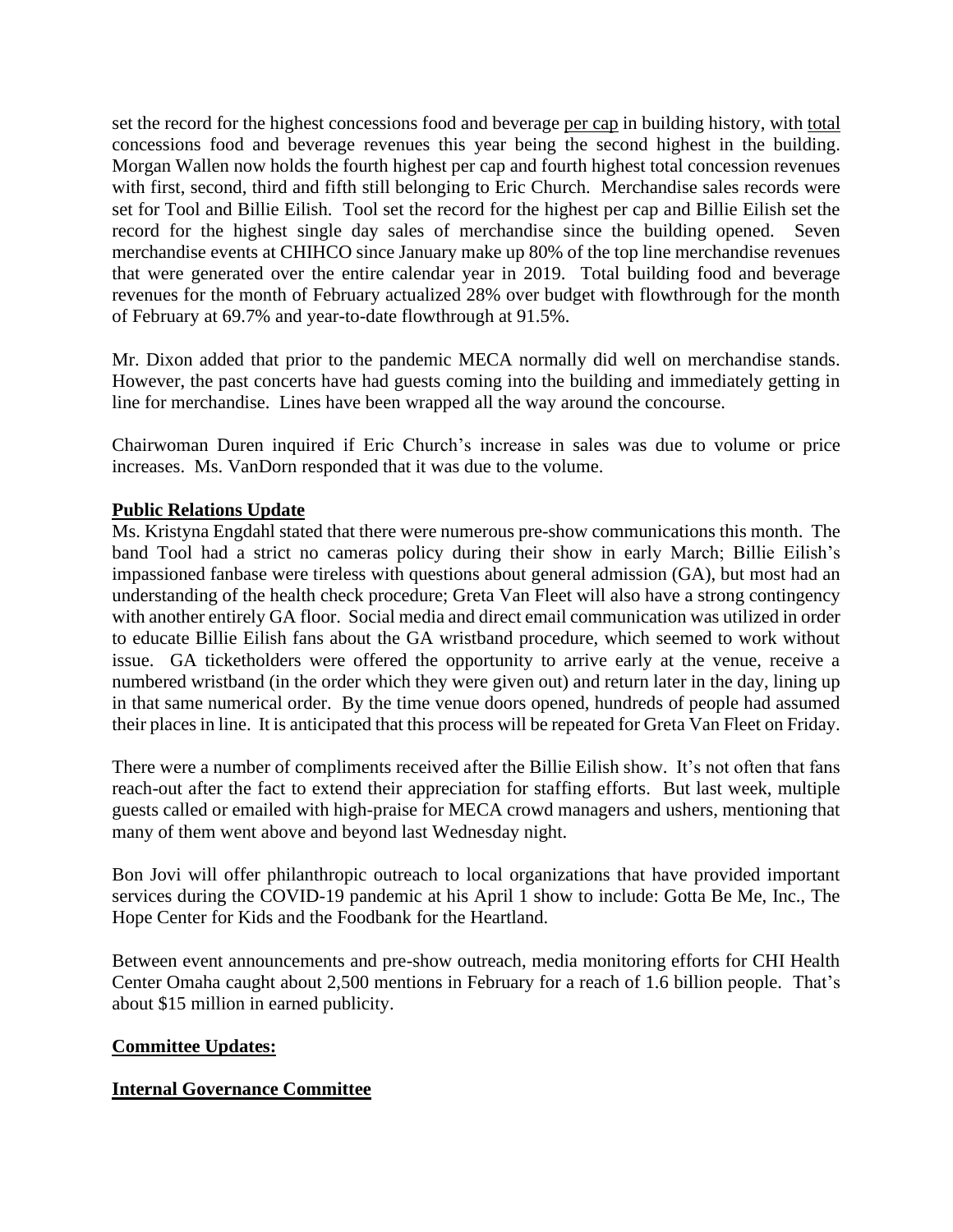Mr. Tom Kelley reported that the Internal Governance Committee met on Monday, March 14, 2022, at MECA's offices. In attendance were Chairwoman Duren, Mr. Bob Freeman, Mr. Tom Kelley, Mr. Roger Dixon, and Ms. Diane Mills.

The Committee reviewed the December and January Financial Statements. After overviews from and discussions with Ms. Mills, the Committee found the report to be reasonable compared to plan and prior periods, and consistent with standard MECA accounting practices.

### **Real Estate Committee**

Mr. Jay Noddle stated that the Urban Core Committee has nearly completed their strategic planning work and the Omaha Chamber Board will be asked to vote on Friday, which will initiate an implementation stage. A new committee will be developed to focus on the approved plans, including the streetcar project. There will be a preliminary engineering and due diligence process which will require MECA participation.

A high level of coordination will be required to determine how MECA exits the west end of Gene Leahy Mall when the  $14<sup>th</sup>$  Street block is reoccupied first for library demolition and then a lay down area for the Mutual of Omaha Tower construction.

The truck route relocation is nearly complete. MECA will be asked to attend a few informational meetings. There is a system for consideration of major events; it would be helpful for the City to have an updated event schedule.

It appears the tower, redevelopment plan and interlocal agreements (creating the streetcar authority) will receive final approvals from the City Council in May.

The area between Cuming Street and 480, east of the stadium will experience construction later in 3<sup>rd</sup> quarter which will affect parking into spring 2023. Mr. Noddle will look to Ms. Kristyna Engdahl to provide a high level coordination of communication.

Mr. Dixon noted that while working with Franklin Thompson and Ben Gray to find a location for a historic marker to commemorate the 1891 lynching of Mr. George Smith, they had learned that 10th Street is eventually slated to continue North. Mr. Noddle responded that is the intent of the City but trucks would continue to be restricted.

Mr. Dixon added that the plaque will be placed at the S.E. corner of  $10^{th}$  & Abbott Streets. There will be a dedication on June 16, ahead of Juneteenth.

### **Contract Approvals:**

Chairwoman Duren indicated there are four contracts requiring Board approval.

### Prodigy Search

**RESOLVED,** that the Agreement between MECA and Prodigy Sports, LLC d/b/a Prodigy Search to provide executive search services, as more fully described on the attached summary, is hereby approved, and Roger Dixon as President/CEO is authorized on behalf of MECA to execute the Agreement following its finalization in a form reasonably approved by counsel.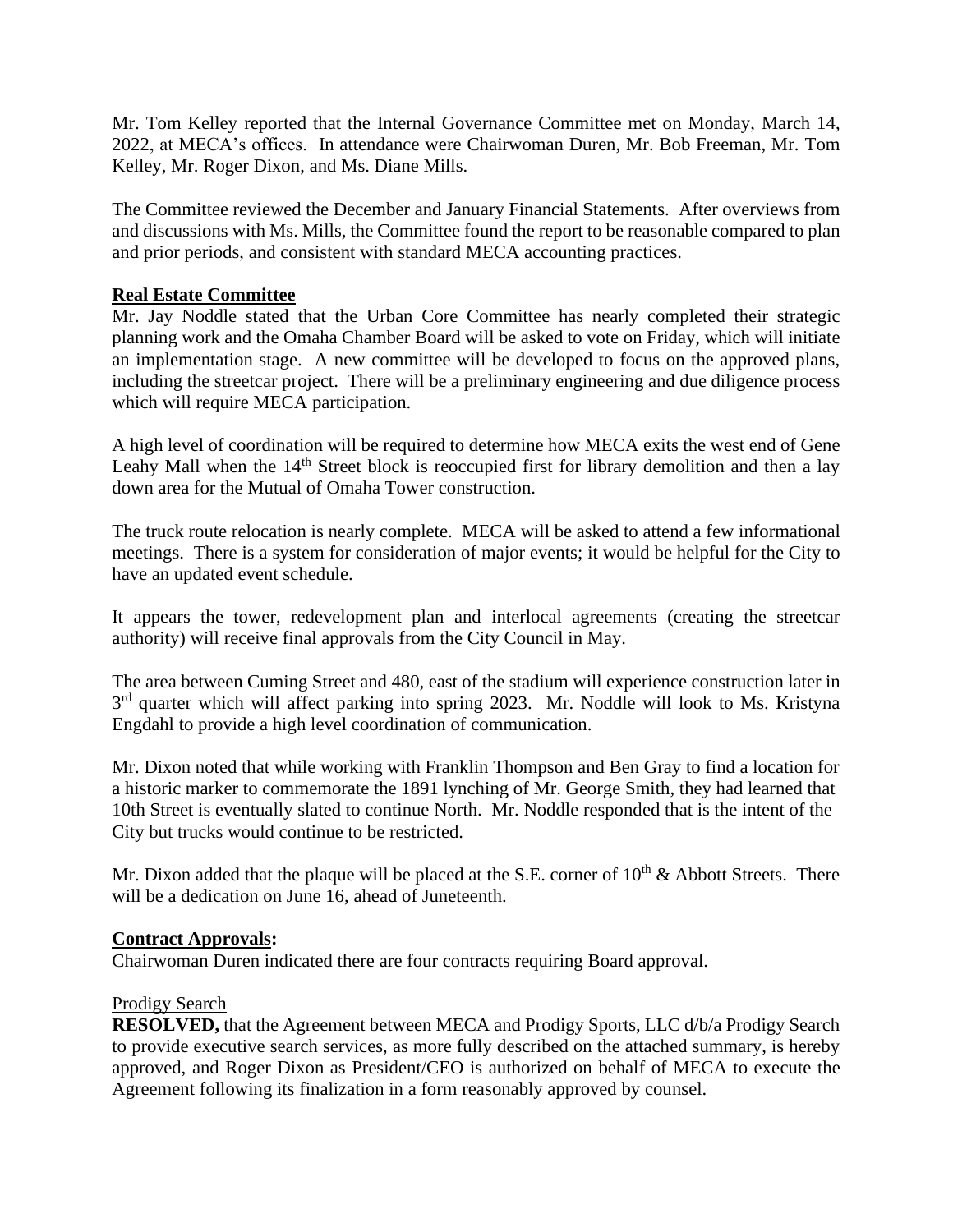Chairwoman Duren invited public and Board comment and asked for a motion.

Moved by Mr. Gray seconded by Mr. Noddle.

Motion carried: 4-0

### CHI Health

**RESOLVED,** that the Advertising/Sponsorship Agreement between MECA and CHI Health for advertising at Charles Schwab Field Omaha, as more fully described on the attached summary, is hereby approved, and Roger Dixon as President/CEO is authorized to execute this agreement following its finalization in a form reasonably approved by counsel.

Chairwoman Duren invited public and Board comment and asked for a motion.

Moved by Mr. Kelley seconded by Mr. Gray.

Motion carried: 4-0

### TriMark Hockenbergs

**RESOLVED,** that the Agreement between MECA and TriMark Hockenbergs for the purchase and installation of a Tilt Skillet at Charles Schwab Field Omaha, as more fully described on the attached summary, is hereby approved, and Roger Dixon as President/CEO is authorized on behalf of MECA to execute the Agreement following its finalization in a form reasonably approved by counsel.

Chairwoman Duren invited public and Board comment and asked for a motion.

Moved by Mr. Noddle seconded by Mr. Kelley.

Motion carried: 4-0

### American Fence Company of Omaha

**RESOLVED,** that the Agreement between MECA and American Fence Company of Omaha to replace the Loading Dock Gate at Charles Schwab Field Omaha, as more fully described on the attached summary, is hereby approved, and Roger Dixon as President/CEO is authorized on behalf of MECA to execute the Agreement following its finalization in a form reasonably approved by counsel.

Chairwoman Duren invited public and Board comment and asked for a motion.

Moved by Mr. Gray seconded by Mr. Kelley.

Motion carried: 4-0

## **Next Board Meeting**